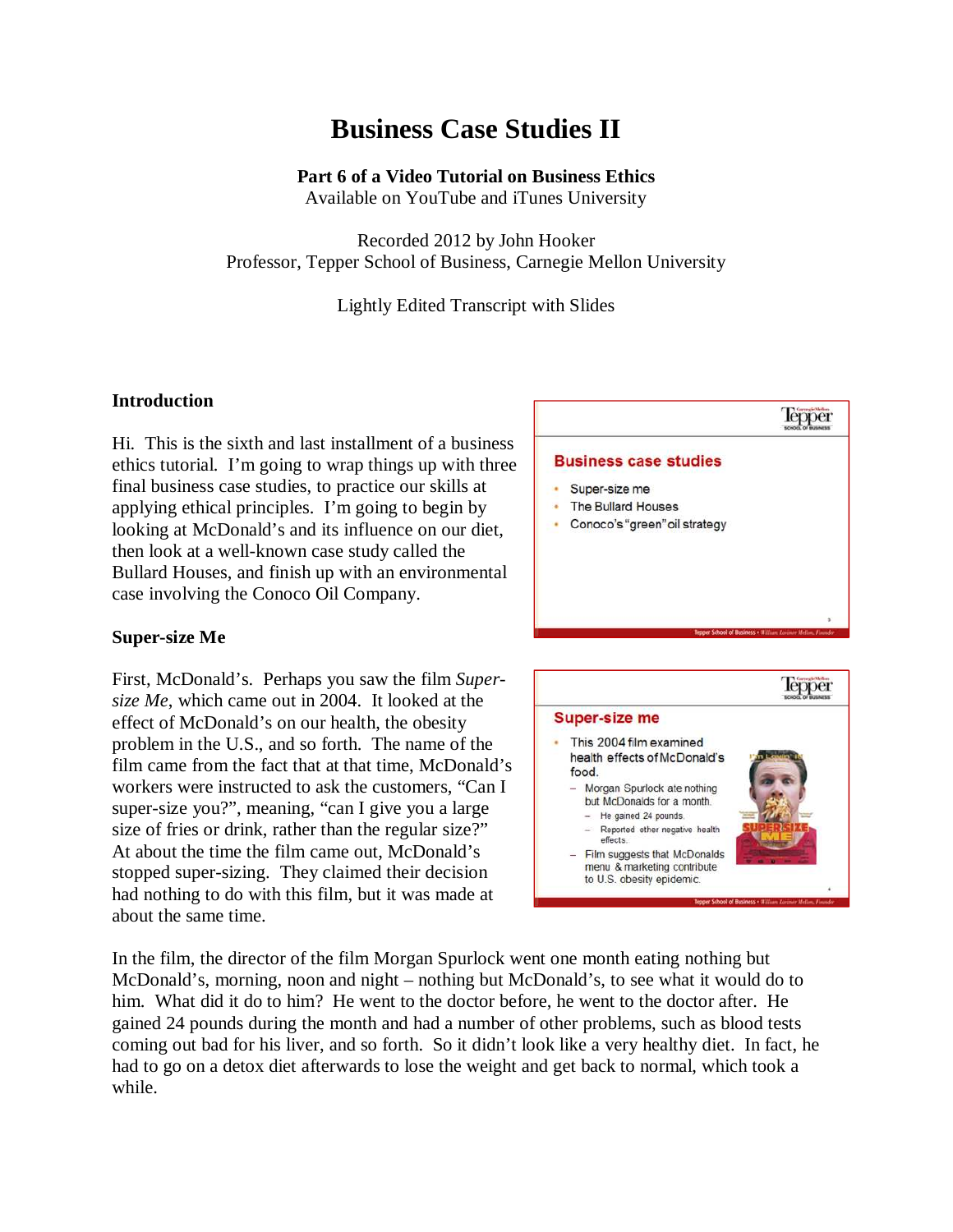The film suggests that this McDonald's diet is influencing the way we eat, affecting our health, and contributing to the obesity epidemic in the U.S. We're going to look at the issue: is McDonald's doing something unethical here? There are a lot of good lessons in this case, but it does get some people upset. I realize that. So bear with me, I'm not propounding a view here. I'm only showing how the arguments play out, and you can think about it.

There are really two issues involved. One: is the McDonald's menu ethical? Two: how about their



marketing practices, particularly toward children? I'm going to look at that as well.

I'm going to assume that there's full disclosure: the customer knows what's in the Big Mac. The ingredients – the fat, the sugar, and the calories – they are easily available. So we have no problem with disclosure.

The usual arguments you hear are these: McDonald's is bad because they are harming the customers. They are feeding them food that's unhealthy, giving them diabetes, and so forth. They are enticing kids with Happy Meals, and the kids get hooked on this stuff and develop a taste for it. On the other hand, people defend McDonald's by saying that these are consenting adults, this is what the customer wants, and McDonald's is not responsible for what their customers want. They are just satisfying demand. Besides, they offer salads – although I understand that the dressing on the salad



actually has more calories than a Big Mac. Too bad. Finally, as for the kids, parents are responsible for their kids. It's their responsibility. You can listen to these arguments all day long and get nowhere. Let's see if we can get somewhere.

Issue number one is the menu: anything wrong with it? The utilitarian test is the key one here. What is the effect of offering this menu to the world? It's a question of fact, and not ethics. We cannot resolve the health effects of McDonald's marketing and menu by sitting around talking about it. We have to go out there and research it. That's why we distinguish issues of fact from issues of ethics. The ethical decision depends on the outcome of the research. On the other hand, we can't just sit back and say. "Well, I think this is OK," because there's probably a *prima facie* case here that the

|  | <b>Super-size me</b>                                                                                                       |
|--|----------------------------------------------------------------------------------------------------------------------------|
|  | Issue 1. The McDonalds menu                                                                                                |
|  | Utilitarian test                                                                                                           |
|  | - This is the key test.                                                                                                    |
|  | - The utility effect of the McDonalds menu is a<br>question of fact, not ethics.                                           |
|  | Questions of fact are resolved by research.                                                                                |
|  | To pass the test, McDonalds must be rational in<br>believing that its menu maximizes utility, including<br>health effects. |
|  | This requires some research.                                                                                               |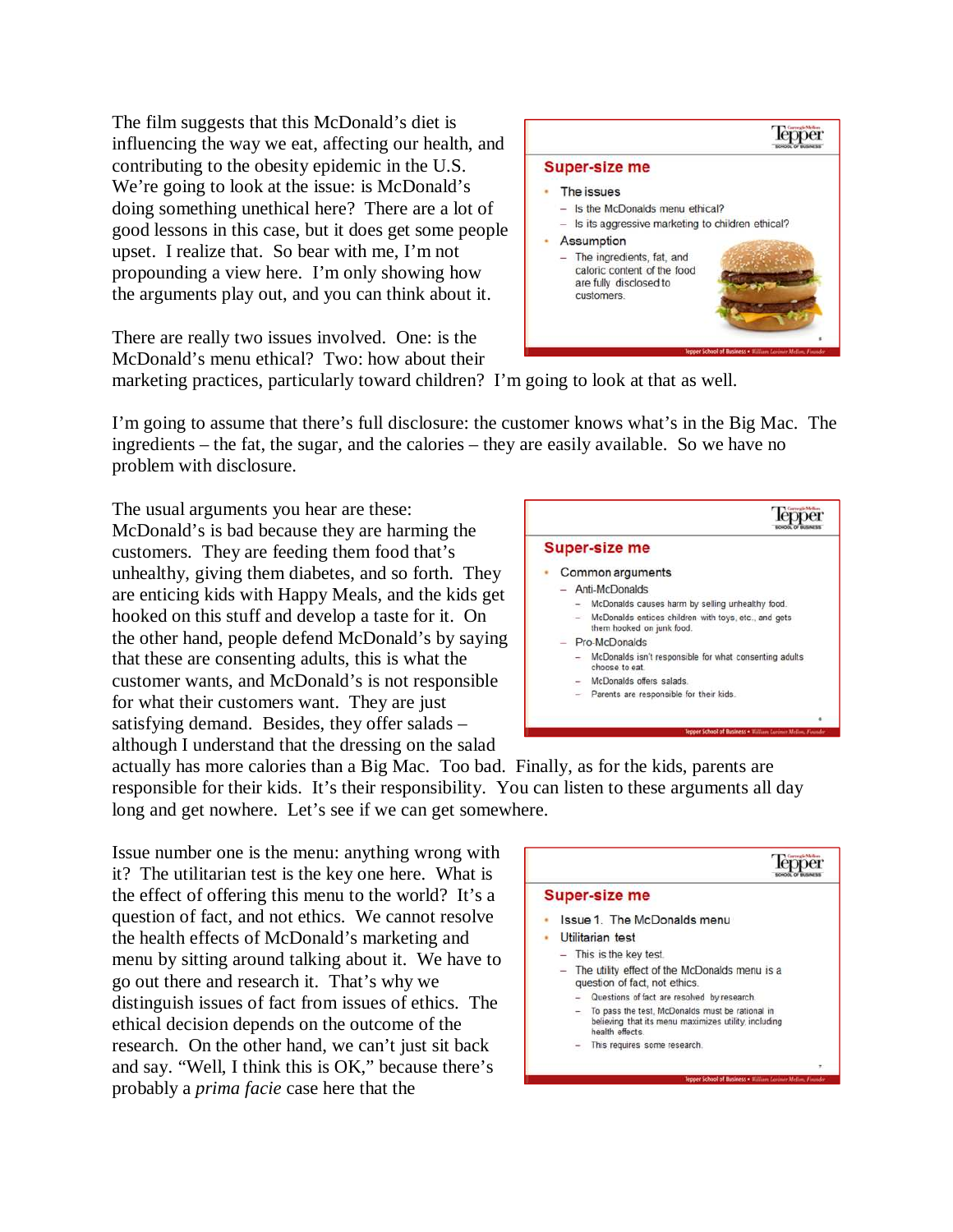McDonald's menu is having a negative effect on health, or making people fat. At least, it looks that way. It is probably not rational to believe that McDonald's menu is having no negative effect, given casual observation. The least we have to do, to be ethical here, is to research this issue.

I'm going to make an assumption, so we have something to talk about. I'm not claiming this, I'm only assuming it for the sake of argument. Let's *assume* that McDonald's menu could be adjusted to increase utility at least a little. If nothing else, they can take all that high-fructose corn syrup out of the hamburger buns. They will taste the same, but customers won't get as fat. I'm going to assume there's *something* they could do, maybe only a little. If that's true, they are failing the utilitarian test, because they should do



it. I'm not assuming that McDonald's causes people to be overweight. I'm not assuming that McDonald's is doing more harm than good. In fact, they are doing a lot of good. Many people around the world eat at McDonald's because they know it's hygienic. Many like to hang out there, too. I'm only assuming only that McDonald's could at least tweak its menu to make it better for people. If that's true, they are failing the utilitarian test.

The response to this argument is the one I mentioned before. All this may be true, but McDonald's customers are consenting adults (we will talk about kids later). People come in asking for this stuff. Who is McDonald's to say what people should eat? It's not their responsibility to make decisions for other people. Maybe the utilitarian test is failed, but so what?

I have to tell you that the utilitarian test takes into account *all* of the consequences, including those that are mediated by the choices of others. If you don't think so, suppose you are a pharmaceutical company, and you have two possible projects in front of you. One project is a miracle cure for cancer that can relieve millions of people from a horrible death. You can develop that drug, or you have another product, a really super-duper toenail polish, and it's equally profitable. So you measure the utility of each. The utility of the



cancer drug goes through the roof. It's wonderful! As for the toenail polish, not so good. So what are you going to do, to pass the utilitarian test? In either case, people freely choose to use the product. People freely choose to take the cancer drug, and physicians freely choose to prescribe it. There is free choice, just as with hamburgers and French fries. Are you going to ignore all the good it does, all that relief of suffering and death, because people freely choose to use the drug? Of course not! Don't be ridiculous. You have to count all the consequences, even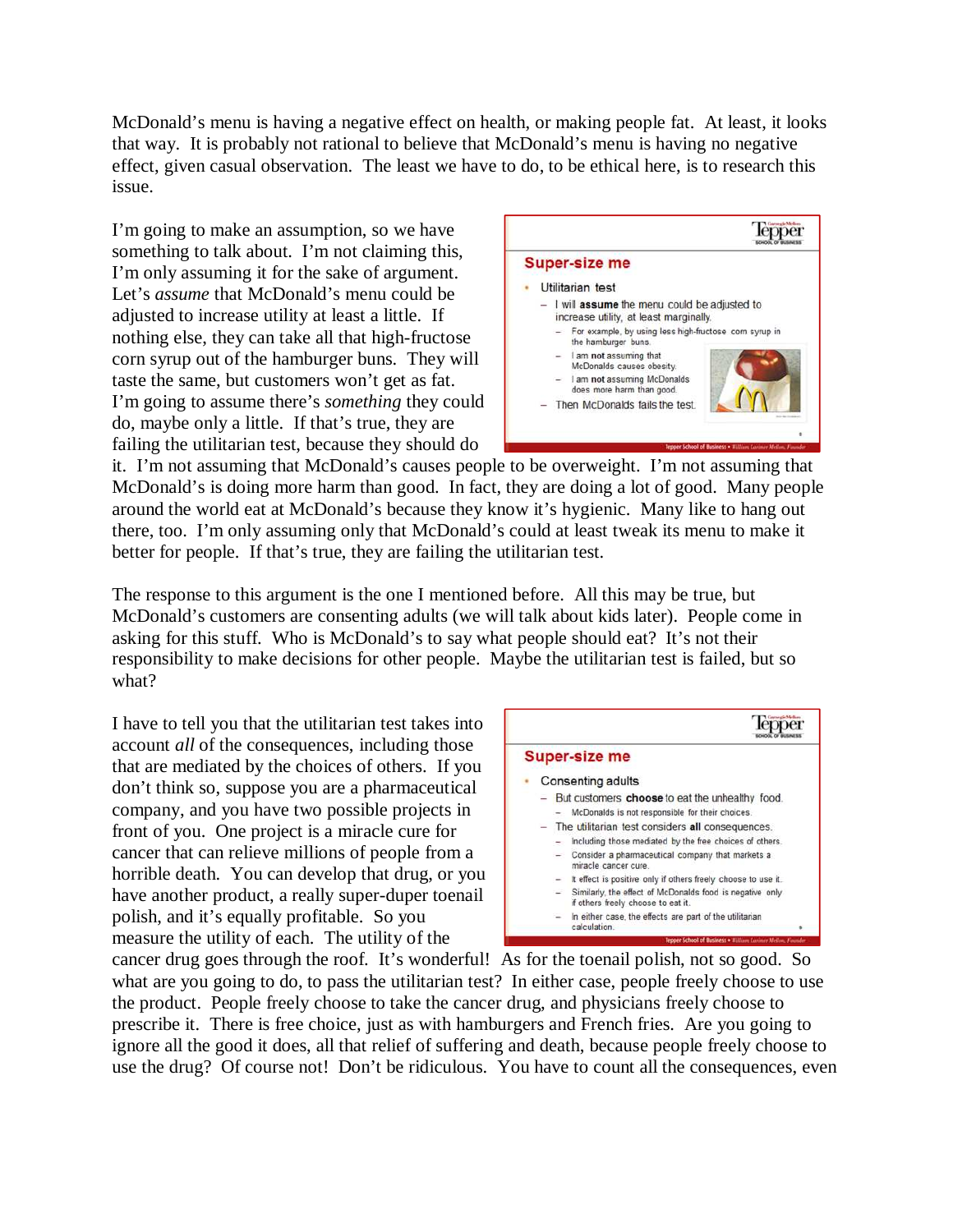if free choices are involved. That's the way the test works. If you don't like this, you have to suggest an alternative to the test that explains your views about ethics.

As for this idea of being responsible for others' decisions, nothing I have said implies that McDonald's is responsible for customer decisions, as long as the company is maximizing utility. Let's suppose a customer comes in, gorges himself with Chicken McNuggets, and ruins his health. McDonald's is off the hook, so long as total utility is maximized. We're not saying that McDonald's is responsible for customer decisions. It is responsible only for the total utilitarian consequences of *the company's* decisions, consequences that may be mediated by the choices of others.



Am I being Puritanical? This is, after all, an Anglo-Saxon proclivity we have here in the U.S. Oliver Cromwell actually outlawed Christmas celebrations, because people were having too much fun, and John Calvin was worse – even worse than the Taliban, when he governed Geneva. So we do have that history. Am I so Puritanical that I don't want people to have a good time

eating hamburgers and French fries? Isn't it OK to indulge a little? Isn't life about some degree of indulgence? Of course it is. If a mom-andpop restaurant sells luscious fudge brownies, and you give in to temptation and eat one, that probably increases utility. You don't eat them often enough to cause problems, maybe once a week or once a month, and you love them. No problem.

The difficulty with McDonald's is that they are ubiquitous. They are so convenient, and when

they offer a product, everyone is eating it. So the utilitarian outcome is different for them. This is the price of success: greater responsibility. There are greater consequences, and you have to

consider those consequences. So there is no need to be Puritanical, just to consider the overall consequences. People can indulge to a certain degree, just not all the time.

Now, as for marketing to children: it is more aggressive than you might think. There are, of course, the play areas and Happy Meals with free toys to entice kids. But I have read that the marketing people actually ride around in SUVs with parents, to watch the kids nag their parents



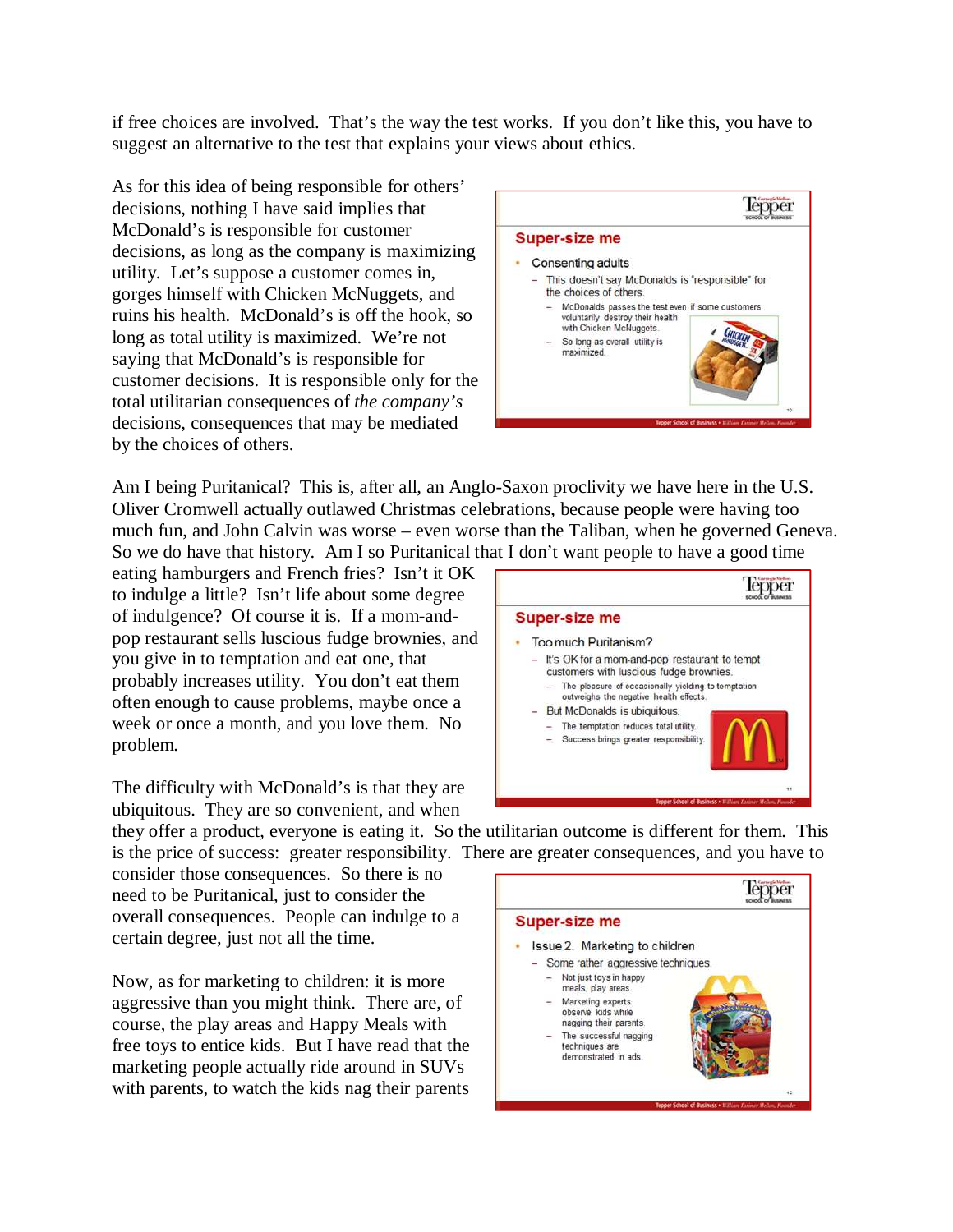to stop at McDonald's. They observe which nagging techniques work and demonstrate those techniques in their ads, so that kids will know how to nag their parents. I don't know if this is really true, but let's suppose it is true and think about whether it's ethical.

We still have a problem with the utilitarian test. If this practice is deleterious to the kids' health, even though it's mediated by the free choices of the kids and their parents, it fails the utilitarian test. It's that simple.



**Super-size me** 

Utilitarian test

· Issue 2. Marketing to children

- We still have a problem here. - Parents are responsible for their kids, but McDonalds fails the utilitarian test for the same reason as before

Tepper

We have another test to think about, and that's the autonomy issue. Are we violating the autonomy of these kids by inducing them to want McDonald's food? Kids can't resist this type of temptation the way adults can. Are we exploiting these kids by circumventing their autonomy? Yes, we are violating autonomy to some extent, but we always do that with kids. We violate the autonomy of kids when we raise them in the home. There is no other way. Of course, one of the objects of raising kids is to prepare them to be autonomous adults later on. But while they are kids, we have to say, "You're going to do this!" or "You're going to think this way!" This is part of child raising, and parents already manipulate kids to a great extent. Their obligation is to do so for the benefit of the child. Schools also manipulate kids to some degree, but in return the school is supposed to take responsibility for what it is doing and make

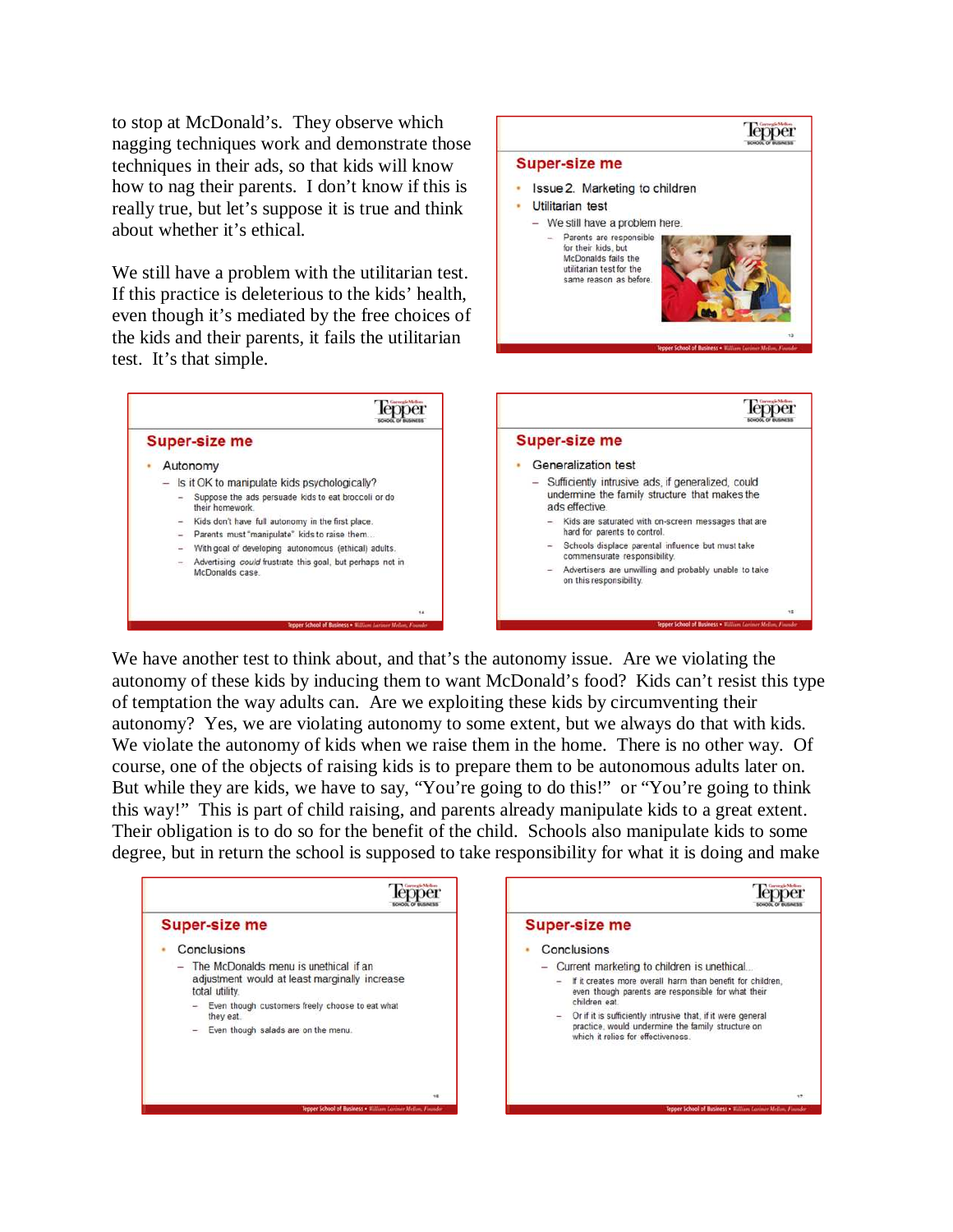sure it acts in the interest of the child. It's not clear, however, that a marketing firm is in a position to take that kind of responsibility.

# **The Bullard Houses**

I would like to move on to a well-known case study that is often used in business courses, *The Bullard Houses.* It's about negotiation. The Bullard family owns some decaying townhouses and would like to have them refurbished and sold to a developer, but they don't want the development to be garish and commercialized. They just want a nice, pleasant townhouse development. A hotel chain, the Conrad Milton Hotel chain, wants to buy these buildings, put a high-rise hotel on the property, and use the houses is a kind of lobby for the hotel – just the sort of thing the family doesn't want to happen. The hotel chain is negotiating through an agent who is not telling who their client is. When the Bullards negotiate with this agent, called Absentia, they don't know that the hotel chain is actually behind the bids. Absentia has instructions not to reveal to the Bullards the true purpose of buying this property, because Conrad Milton knows the Bullards wouldn't go for it. They wouldn't sell if they knew. What should the negotiators at Absentia do about this?

There are a couple of scenarios. In one scenario, the Bullards specifically ask, "Do you guys have any commercial plans for this, other than just developing the townhouses?" What should you say, if you are negotiating for Absentia? In another scenario, the Bullards do *not* ask. They don't bring it up. They sort of assume that the development will be in line with they want. Should you say anything about it? Should you tip them off? We have these two related issues.

Some of my students say, "Look, if the Bullards



are concerned about this, they should just put a clause in the contract to require that the property be developed in the right way. So there's no issue here. Let's go home." The problem is, they are *not* asking for a cause in the contract. You have to deal with that fact. Maybe they should put a clause in the contract, but they are not doing it. How do you deal with this?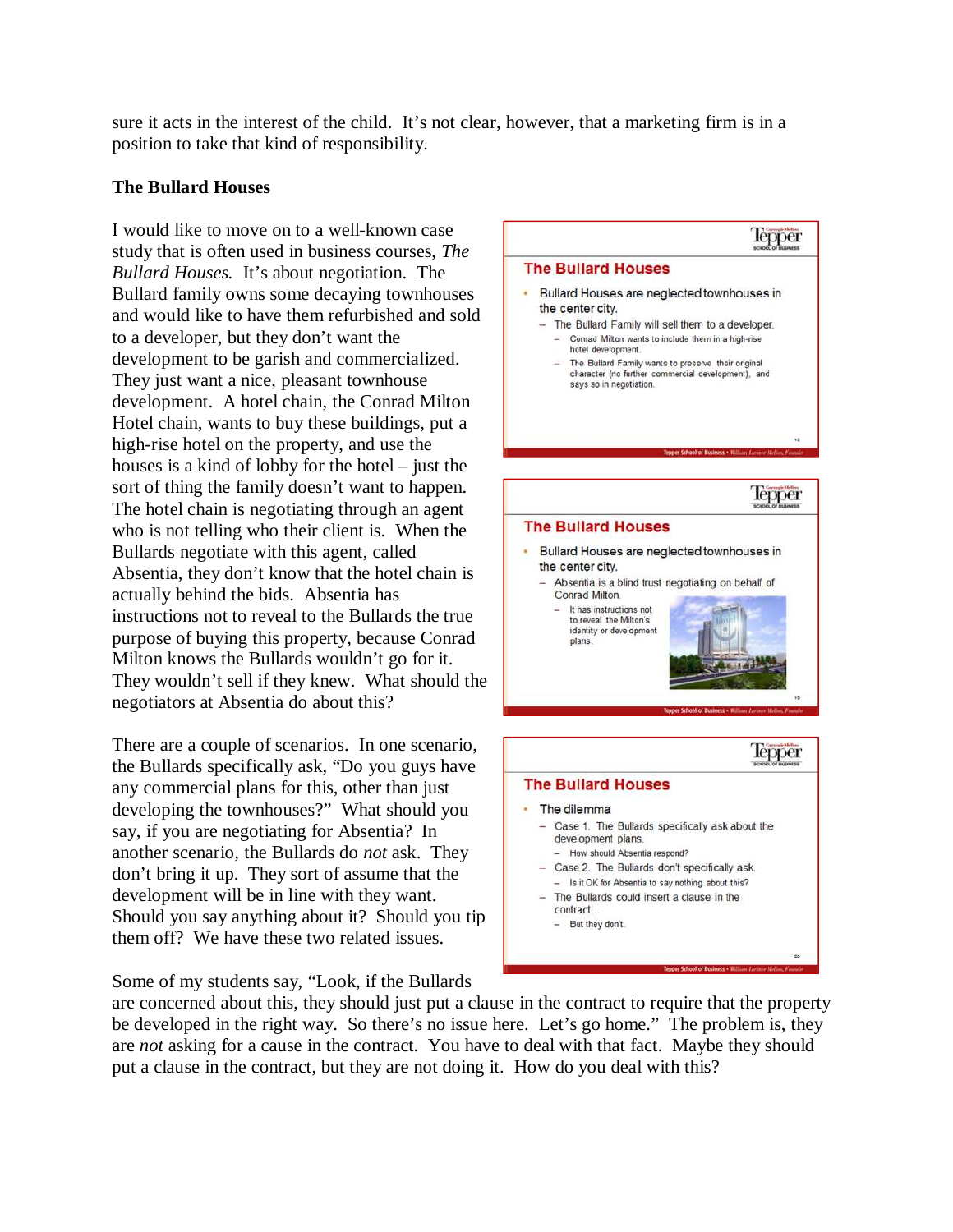First, we have to talk about negotiation. To make good-faith negotiation work, you have to tell the other party what you are delivering, what you are selling, and you have to allow the party access to the product so they can find out whether it's what they want. Finally, you have to avoid deceiving the other party. Negotiation simply can't work if those three conditions are not satisfied. If people were never honest about the product, negotiations would break down. On the other hand, you are not obligated to reveal how much you want the product or what it's worth to you.



If I'm selling you a car, I have to tell you about the car, I have to let you look it over, and I can't deceive you about it. But I don't have to tell you that I can't drive and the car is worth nothing to me. I don't have to tell you that. In fact, I *shouldn't* tell you that, because it would cause negotiation to break down. If you think about it, what happens in negotiation? If I'm selling you a car, there is a lowest price I will accept, and if you are buying the car, there is highest price you will pay. Suppose I tell you my lowest price, out front. Then you will only offer my lowest price. If you tell me your highest price, then I will insist on your highest price, and we can never come together. The only way we can come together is if we don't know each other's highest and lowest price, and we somehow try to meet in the middle. When we make an offer, it gives some information about where our limits are, but not complete information. This what negotiation always does, all over the world, although it does it in different ways. You have to conceal how much you want the product, or you will never come to agreement.

With that as background, let's suppose the Bullards ask, "Are you going to build a high-rise hotel here?" What do you say? One thing you might say is, "No." Or you might say, "We don't know." Either is an out-and-out lie. You *do* know there are plans. Lying is not generalizable; it's unethical.

Can you say, "We're not at liberty to tell you the plans"? Sure. It's true, it's not misleading, and they can take it from there. But is it enough say only this? If you know what the Bullards want, are you obligated to say something more? If they don't



ask you more about it, should you tip them off? Let's look at that.

First of all, you are not obligated to reveal to the Bullards how much your client wants this property. In fact, you are required not to reveal that. So, at least *prima facie*, there's no obligation to tell them how you are going to use the property. In fact, perhaps you shouldn't tell them, because they would learn what it's worth to you.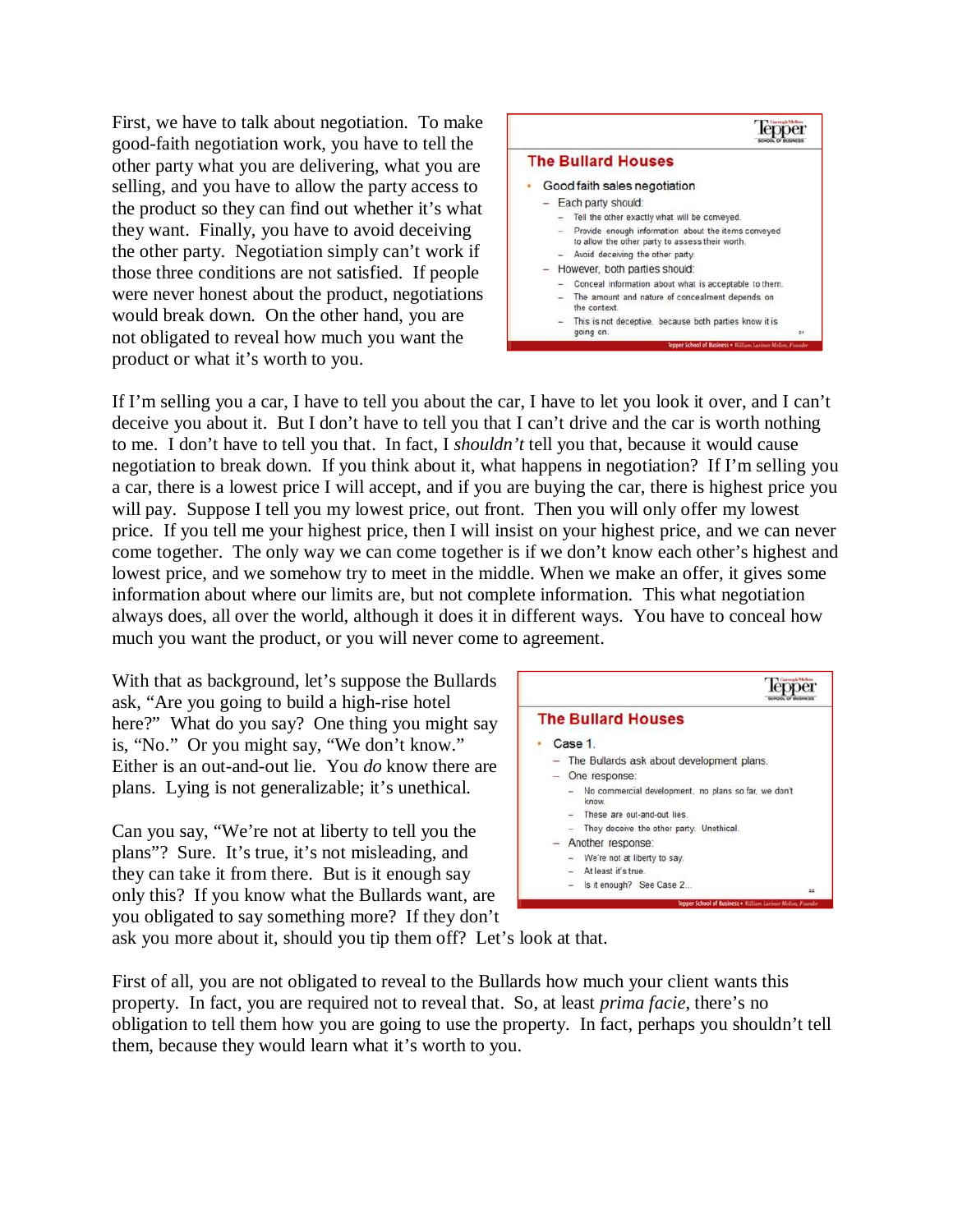That's fine, but perhaps there some deception involved here. By not fessing up to what's going on, perhaps you are deceiving the Bullards. Perhaps they assume that if you were going to develop the property contrary to their wishes, you would say something about it. If that's true  $-$  if they would expect you to say something about it  $$ then you are deceiving them, and that's not ethical. On the other hand, perhaps they don't expect this. Perhaps they expect you to be a hard-nosed negotiator. In that case, there's no deception. So it's a hard one to call, and it depends on the precise situation. It depends on a question of fact, the psychological issues involved. What do they expect from you? Are they actually being deceived? You have to be on the scene to call it.

There's another issue here, however. When you carry out a complex negotiation, you have to form relationships with people. You can't work out a complex deal unless you sort of get to know the other guys. You look them in the eye, and you go out to dinner with them for a few days. You develop a bond of some kind to get through this negotiation. When that happens, virtue ethics comes into the picture. If you can't look these guys in the eye, because you know something they don't know, that betrays the relationship. If the negotiation requires forming a relationship, and you have to betray that relationship to honor the wishes of your employer, you have a virtue ethics problem. You have to get out of there.

That's how I call it for this case. That's what I see the arguments coming to.

# **Conoco's "Green" Energy Strategy**

I have one last case for you. It is about Conoco Oil Company, now Conoco-Philips. Back in the 1980s, Conoco began drilling in the Ecuadorian rain forest. They comprised about a third of the consortium that was prospecting for oil. The national oil company was going to receive 80% of profits after covering investment costs, because Conoco was operating on government land. The

# **lepper**

### **The Bullard Houses**

#### Case 2: The Bullards don't specifically ask.

- There is no obligation for Absentia to reveal what the property is worth to its client.
	- In particular, no obligation (imposed by the possibility
	- of negotiation) to reveal development plans.
	- In fact, there is an obligation not to reveal much about this

#### - But is there deception?

- Does Absentia's failure to speak up cause the Bullards to believe there are no commercial development plans?
- Absentia must reasonably believe that it does not.

Tepper School of Business . II

## lepper

#### **The Bullard Houses**

#### Virtue ethics

- Complex negotiations may require developing a personal relationship with the negotiators.
	- In this context, failure to reveal a crucial fact could be inauthentic
	- This kind of betrayal is a breach of loyalty.

### lepper

#### **The Bullard Houses**

#### Conclusions

- If the Bullards ask about commercial development plans.
	- Absentia representatives, must respond honestly, at least by divulging that they are not at liberty to say.
- Absentia representatives must reveal the
- development plans.
- If the Bullards would reasonably expect them to do so. - Or if failure to do so would betray a relationship
- developed with the Bullard negotiators.
- Even though the Bullards have not asked for a nondevelopment clause in the contract.

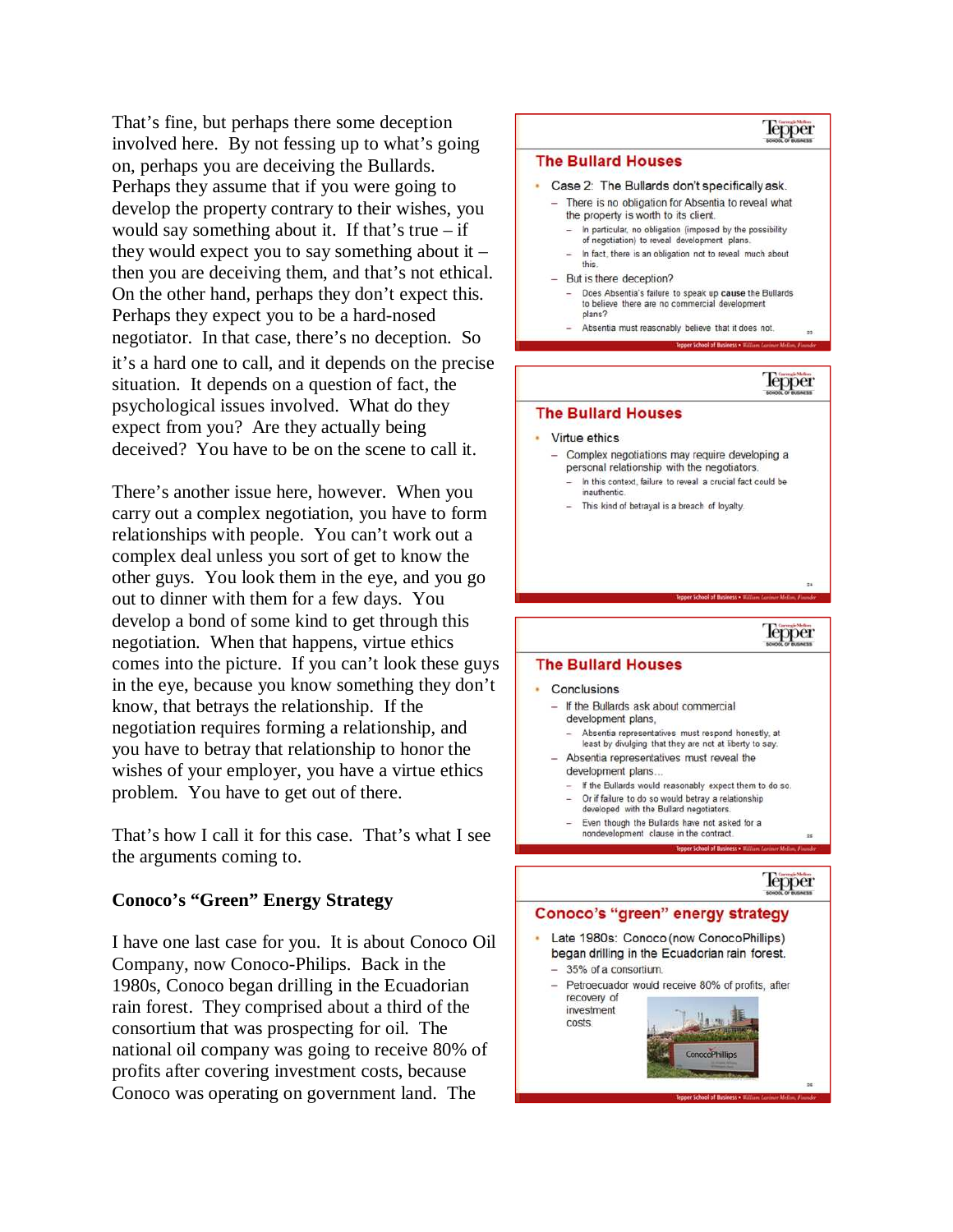

company focused on something called Block 16, which is part of a national park, Yasuni National Park in Ecuador. On the slide is a photo of a very beautiful waterfall in this tropical park, a largely undeveloped area.



There have been some environmental problems with past oil drilling. Millions of gallons of oil have been spilled, waste dumped into the rivers, and toxic drilling mud buried all over the place. Conoco wants to get out of this. They want to address some of these problems. There's also a problem involving the indigenous people of the area. New access roads encourage outsiders to move in and occupy this land. They are clearing large areas of the forest and threatening biodiversity. The indigenous population, the Huaorani people, have had very limited contact



with the outside world, but now the presence of these oil prospectors is threatening essentially to destroy their traditional lifestyle. The Sierra Club is calling this ethnocide.

Conoco has a plan. At a cost of about 5% or 10% increase in investment, they are going to mitigate these environmental damages. Their argument to the stockholders is that regulations may be slapped on later anyway, and it is cheaper to take care of it now. They are going to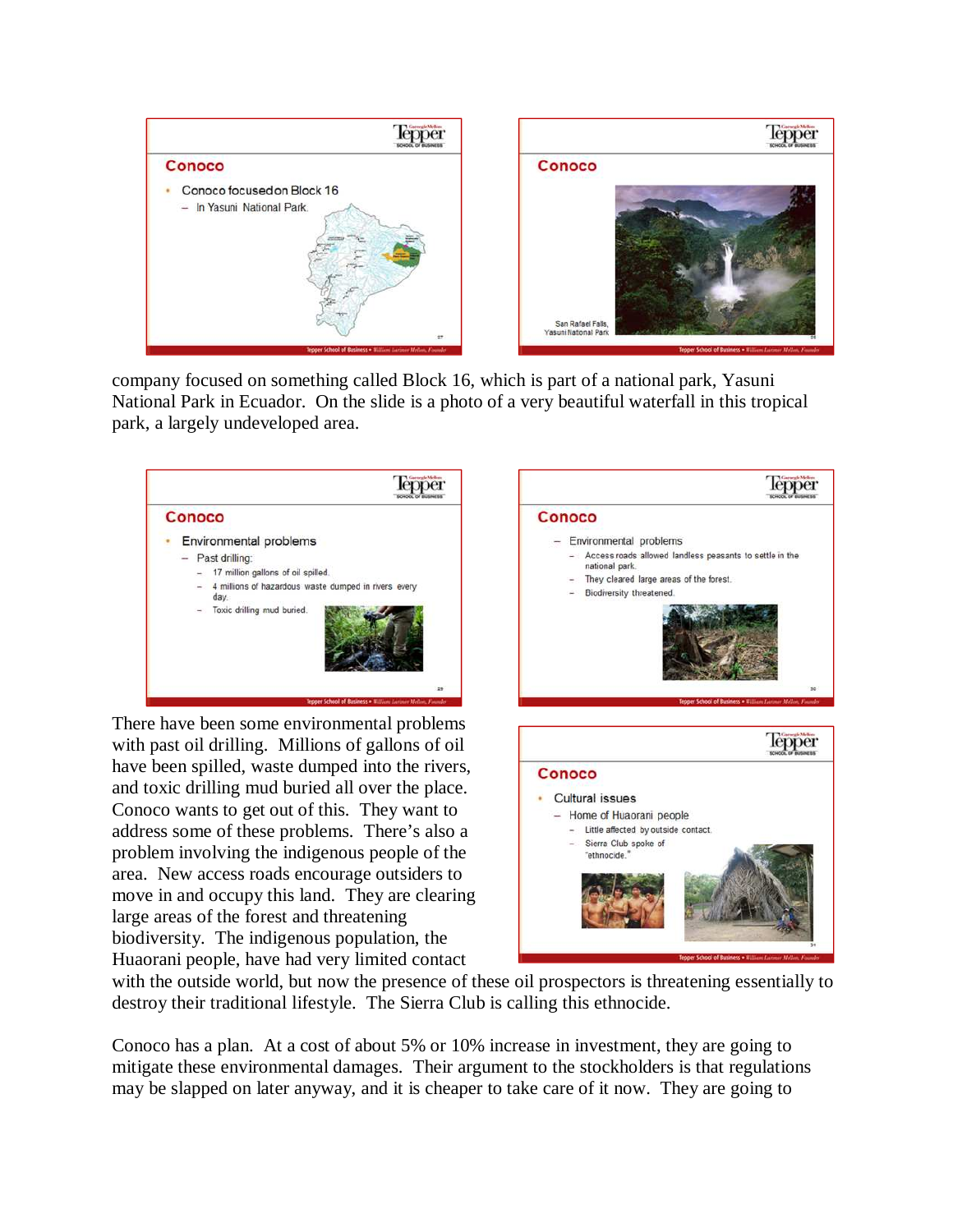

collect the hazardous wastes, take care of the drilling mud, and limit outside access by not building bridges into the area. They presented this environmental plan to local interest groups in 1990. Subsequently they basically gave up, due to local opposition, and sold out to the Maxus Corporation, which was later bought out by an Argentine firm. It is a long story, but they got back into Ecuador in 2006, bought Burlington Resources, and got drilling rights. Due to local opposition and indigenous rights protests, they put the drilling on hold, and that's where it stands today.



The issue: what are a company's obligations to protect the environment, beyond those required by law? I am going to suppose that some of the pollution released in Ecuador is legal. Also, what are their obligations to the people? Is this ethnocide?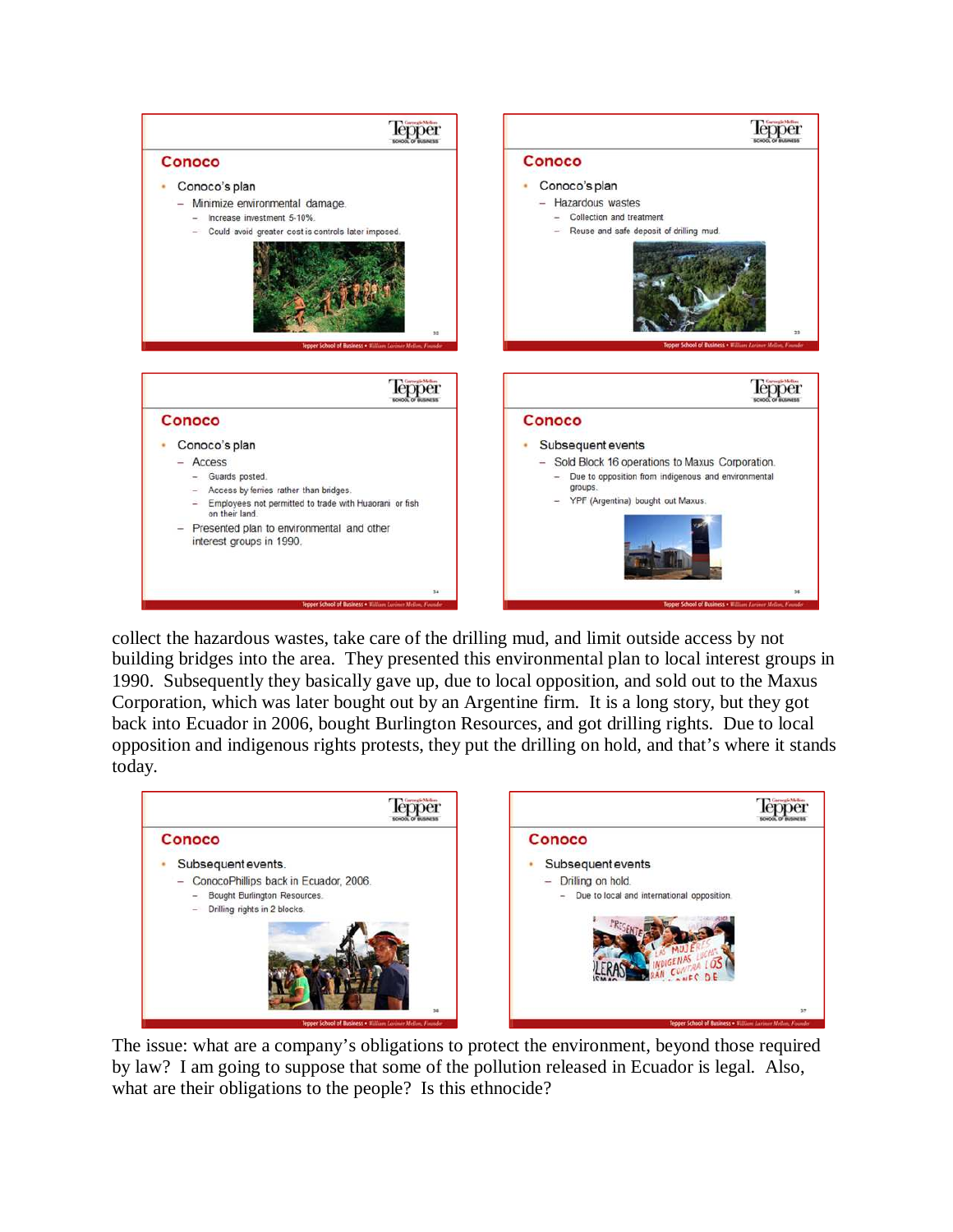

People often answer by saying, "This is the government's problem. The government should step in and regulate these guys." Probably they should, but the problem here is that people go on to say, "the government should do it, and *therefore* the company has no responsibility." The difficulty is with the "therefore." If the government is not doing it, it's not so clear that the company has no responsibility. We have to look at that issue.

The utilitarian test is simple, in principle. By prospecting for oil, the company is benefiting the world. They are providing cheap energy. On the other hand, they are causing damage. You just have to complete the ledger, add everything up, and see what the consequences are. This is a question of fact, not ethics. We can't answer it here.

We also have the argument: if I don't do it, someone else will. If Conoco doesn't play the game the other guys are playing, others will come in and drive it out of business, because they will operate at lower costs. The environmental damage will occur just the same. So we have to conclude that pollution to the extent necessary to stay in business passes the utilitarian test. Apparently, not too much pollution is necessary to stay in business, because Conoco is willing to take on a 5-10% investment cost increase to reduce their pollution. However, I will suppose that a significant amount of pollution is necessary to stay in business there, and deal with the other issues.



The basic problem is that regulation this part of the world is weak. This kind of behavior would be illegal in much of Europe or North America. What does this prove? Some people say it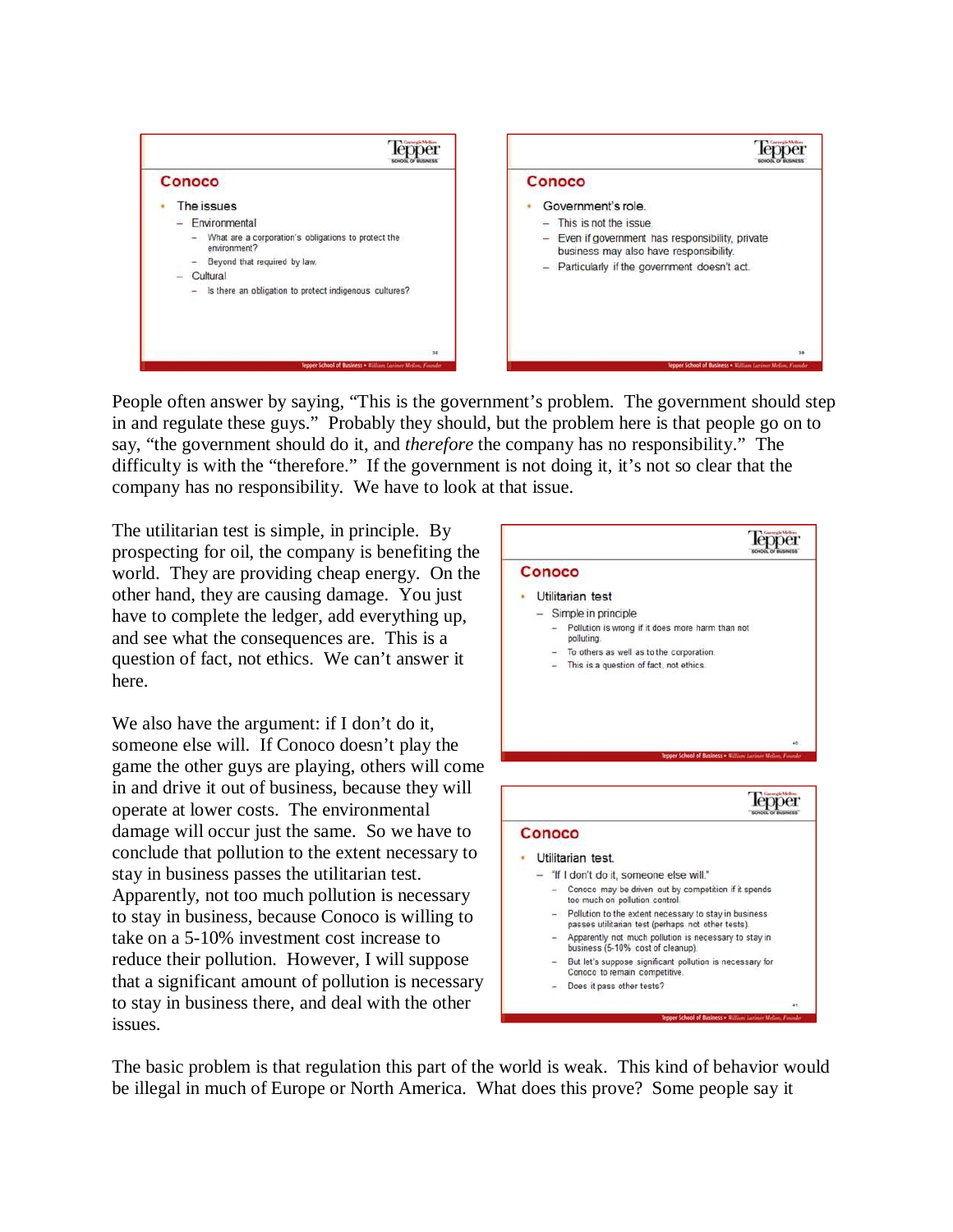proves the company is hypocritical, because they are willing to violate their own country's regulations when they go somewhere else. Yet I don't know what to conclude from that. On the other hand, we may be able to construct a generalization argument. We might argue that these companies depend on a prosperous and well-developed economy in North America and Europe for their profitability, and these parts of the world are successful economically in part because they are not destroying their environment. They have environmental



regulations, and if they didn't, it would be like up Andrew Carnegie in Pittsburgh all over again. He basically made this city a hellhole a hundred years ago. Today it is a beautiful city, but back then it was not. If everyone did that today, perhaps it would in fact destroy the first-world economy, and this company wouldn't be able to exist as we know it. So perhaps this degree of pollution, solely for reasons of profitability, doesn't generalize. If companies always violated ethical rules concerning environmentalism, they would not be able to achieve their purposes. So

we can construct that kind of argument.

As for ethnocide, killing a culture is not the same is killing a person. The people may be fine individually; ethnocide destroys only their way of life, and now they are living a different way of life. The traditional Western point of view has been that indigenous people ought to be assimilated into the larger culture. You may not know it, but the first U.S. school for assimilation was built here in Pennsylvania – in Carlisle, Pennsylvania. They rounded up native people in North America, brought their kids to the school, dressed them in Western clothes, cut their hair, taught them English, and insisted that they become just like Europeans. That was the view at that time. Today we have a different view, that indigenous cultures should be respected for their own sake. In fact, there is a strong indigenous rights movement around the world, particularly in Ecuador. They were among the first.

The traditional Western view is that agency only applies only to individuals. That's why you



shouldn't murder people. We don't have a doctrine about the agency of groups. You can't murder a culture, because we are traditionally focused on individualistic ethics. However, in some cultures, in fact most cultures, there's a collectivist mentality. We in the West see ourselves as autonomous individuals, but in much of the world people see themselves primarily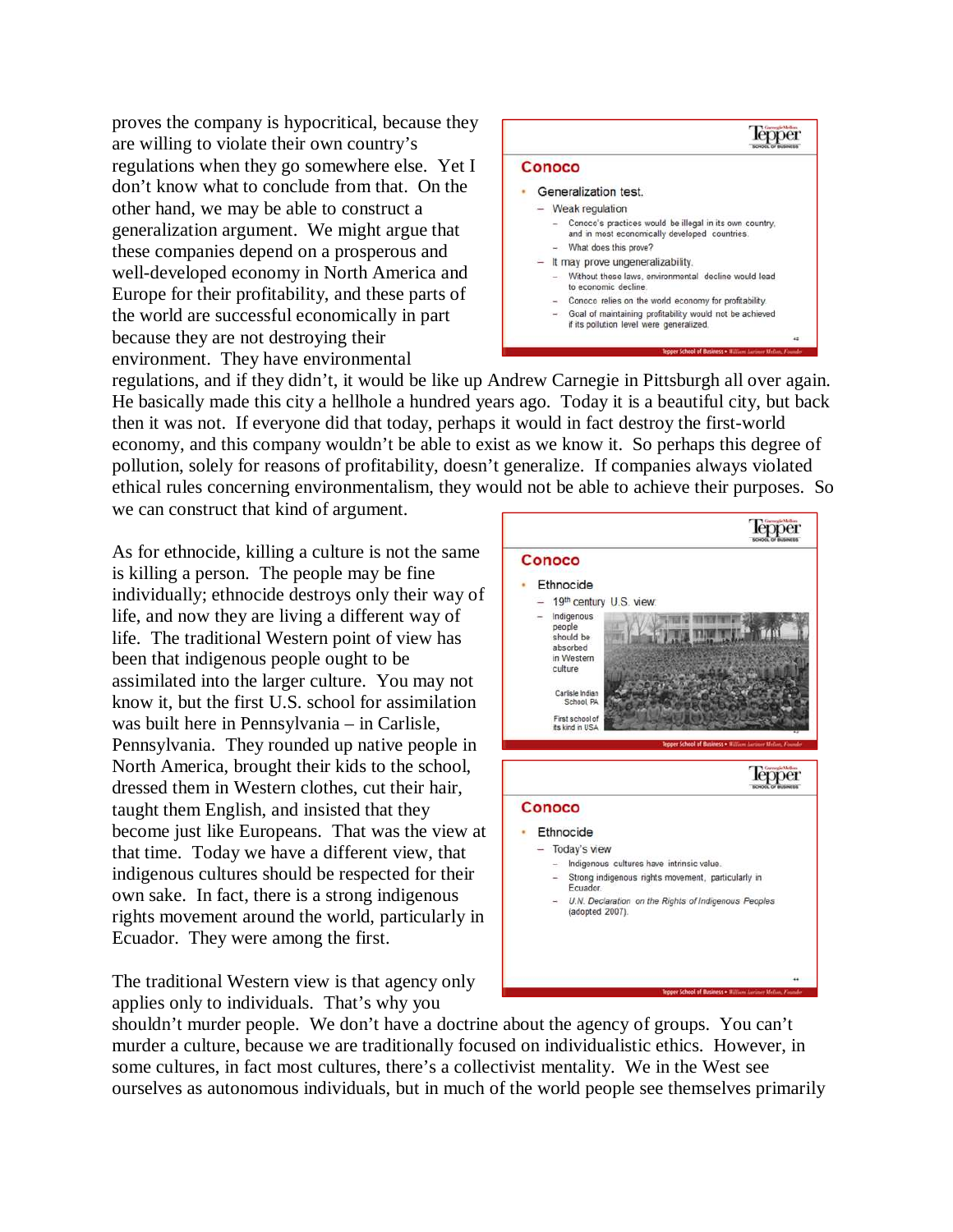as members of the family or the village, rather than as individuals. The unit of existence is a collective, not an individual. There, autonomy applies to the collective and not the individual. Maybe it is possible to have ethnocide, at least if you have a different concept of who you are as a human being. This is an approach, incidentally, that one can take to cross-cultural ethics, obviously a topic I can't get into right now. From this broader point of view, perhaps there is a problem with ethnocide, something that Western

ethics will have to have to look at in the future.



There is also a virtue ethics issue here. Even if we argue that the company can ethically go ahead and carry out its operations in Ecuador, the people who are managing it may find this contrary to who they are. They may say, "I just don't want to be involved in this. Someone else would do it if I weren't here, but personally, this is not the contribution I want to make in my career." These managers may have to move out for that reason. Here's a case in which the individual manager may have a different set of obligations than the owners of the company.

That is my last case. If you want to pursue these ideas, here is a list of references on the slides. You can have a look at my website, which has links to a large collection of materials. I hope you won't stop with this short tutorial, but take it is a starting point for thinking about how ethical issues can be analyzed. After all, they come up every day, and you can get lots of practice. Thank you very much.

# Tepper Conoco · Ethnocide - Agency - Homicide is wrong because it destroys agency. - But classical Western ethics regards only individuals as autonomous agents. - Communal cultures. - These regard community or family as the unit of human existence. - Disrupting its existence may be murder (ethnocide), even if individuals are unharmed lepper Conoco · Conclusion

- Conoco's level of pollution is unethical if...  $-$  It is illegal. - Or it is greater than that necessary to remain competitive in the region. - Or any profitability gain would be undermined if industries worldwide created a similar level of pollution. - Even granting that the government has a responsibility to control pollution Tepper Conoco · Conclusion - Destruction of an indigenous culture is unethical, even if the individuals in the culture benefit
	- If Western ethics is expanded to regard collectives as moral agents when it is culturally appropriate to do so.

lepper

### **References**